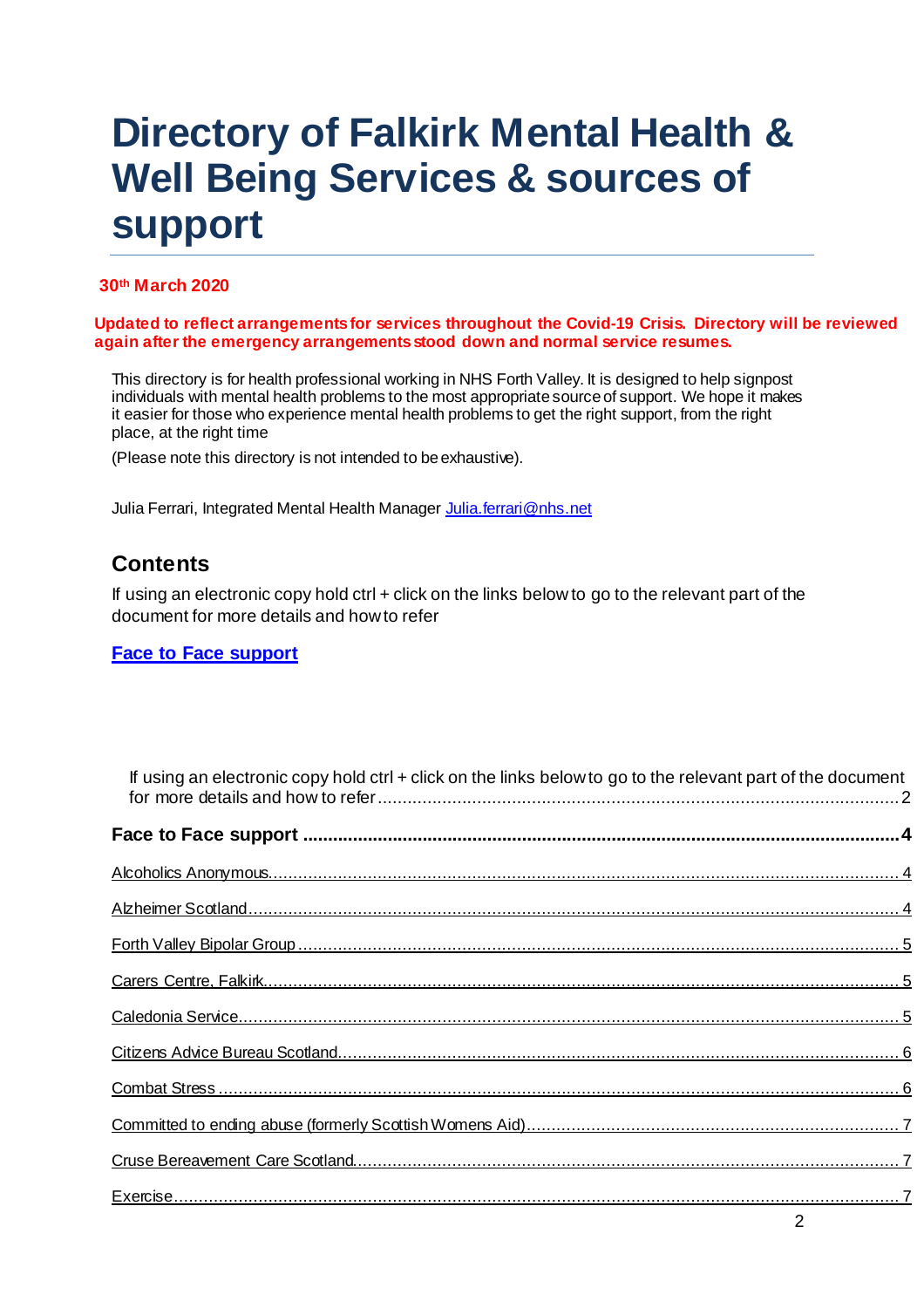| Psychological Therapies (formerly Adult Clinical Psychology & Behavioural Psychotherapy)12 |  |
|--------------------------------------------------------------------------------------------|--|
|                                                                                            |  |
|                                                                                            |  |
| Secondary care Community Integrated Mental Health Teams (East, West and Resource Centre)14 |  |
|                                                                                            |  |
|                                                                                            |  |
|                                                                                            |  |
|                                                                                            |  |
|                                                                                            |  |
|                                                                                            |  |
|                                                                                            |  |
|                                                                                            |  |
|                                                                                            |  |
|                                                                                            |  |
|                                                                                            |  |
|                                                                                            |  |
|                                                                                            |  |
|                                                                                            |  |
|                                                                                            |  |
|                                                                                            |  |
|                                                                                            |  |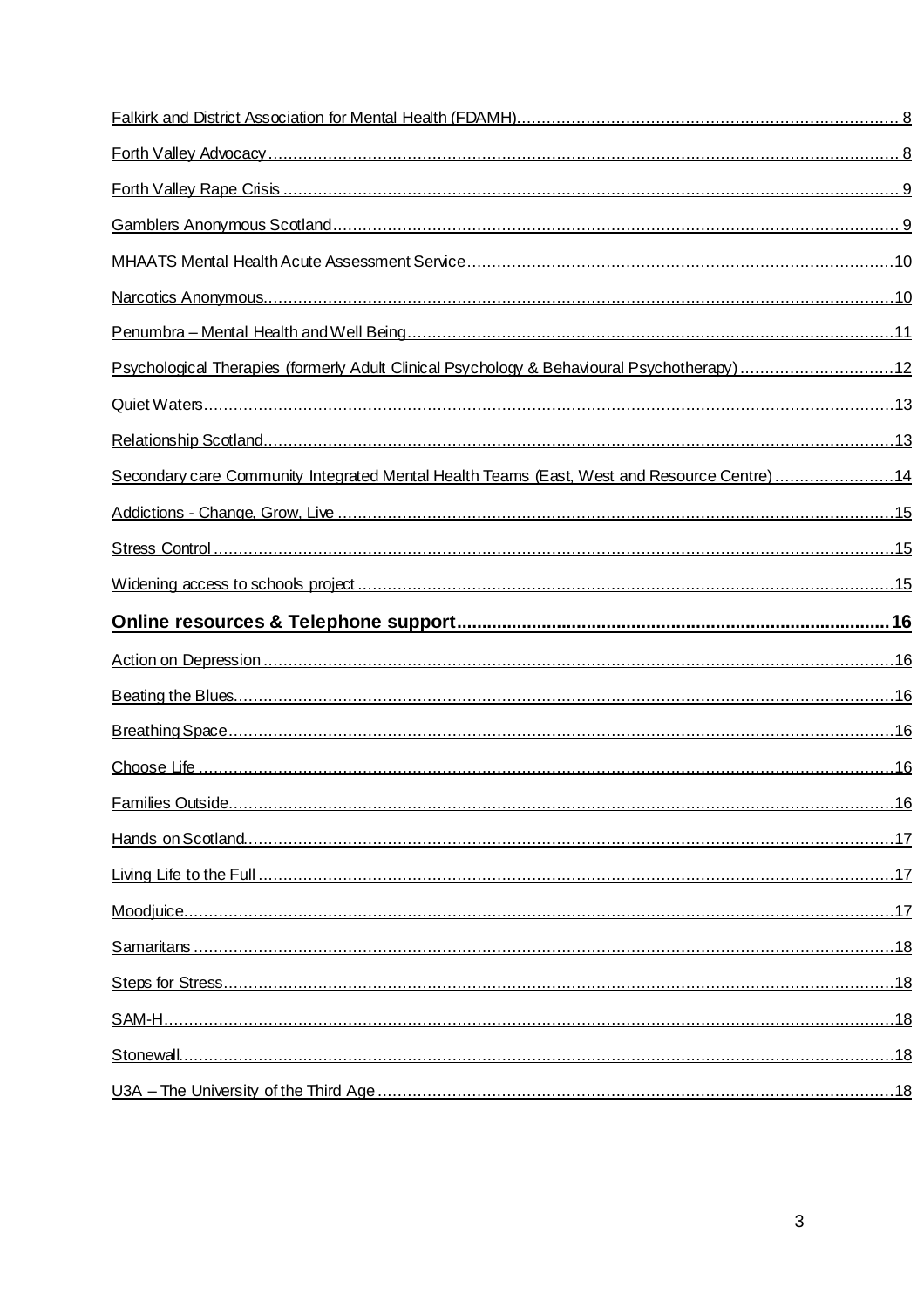# <span id="page-2-0"></span>**Face to Face support**

## <span id="page-2-1"></span>Alcoholics Anonymous

| <b>What it does</b>                                   | Who can<br>refer and<br>how?         | <b>Contact details</b>                                                                                                                                       |
|-------------------------------------------------------|--------------------------------------|--------------------------------------------------------------------------------------------------------------------------------------------------------------|
| Group therapy for those<br>with alcohol problems      | <b>Individuals</b><br>can self refer | National helpline 0800 9177 650                                                                                                                              |
| using the 12 step model.<br>Individuals can request a |                                      | Scottish Number: 0131 225 2727                                                                                                                               |
| mentor be assigned to<br>them                         |                                      | E mail: help@aamail.org                                                                                                                                      |
|                                                       |                                      | http://www.alcoholics-anonymous.org.uk/                                                                                                                      |
|                                                       |                                      | All face-to-face groups are cancelled. Groups have now<br>moved online and can be accessed via Facebook -<br>provided the individual has a Facebook account. |
|                                                       |                                      |                                                                                                                                                              |

#### *Click to go back to contents page*

#### <span id="page-2-2"></span>Alzheimer Scotland

| <b>What it does</b>                                                                                                                                                                                                                                             | Who can<br>refer and<br>how?                            | <b>Contact details</b>                                                                                                                                                                                                                                                                                                                                                                                                                                                                                                                                         |
|-----------------------------------------------------------------------------------------------------------------------------------------------------------------------------------------------------------------------------------------------------------------|---------------------------------------------------------|----------------------------------------------------------------------------------------------------------------------------------------------------------------------------------------------------------------------------------------------------------------------------------------------------------------------------------------------------------------------------------------------------------------------------------------------------------------------------------------------------------------------------------------------------------------|
| Alzheimer Scotland provides<br>a wide range of specialist<br>services for people with<br>dementia and their carers.<br>We offer personalised<br>support services, community<br>activities, information and<br>advice, at every stage of the<br>dementia journey | Self referral.<br>Check<br>website for<br>full details. | www.alzscot.org<br>Freephone 24/7 Dementia Helpline: 0808 808 3000<br>Email: helpline@alzscot.org<br>Stenmuir Office (Currently answering calls for anyone<br>living in Forth Valley): 01324 559480<br>Community groups suspended - . In the process of<br>trying to offer group support in different formats. 24<br>hr helpline still offered.<br>Dementia advisor for Stirling & Clackmannanshire -<br>Donna Paterson (DPaterson@alzscot.org, 07733 302<br>772)<br>Dementia advisor for Falkirk - Justine Davidson<br>(JDavidson@alzscot.org, 07880 790 337) |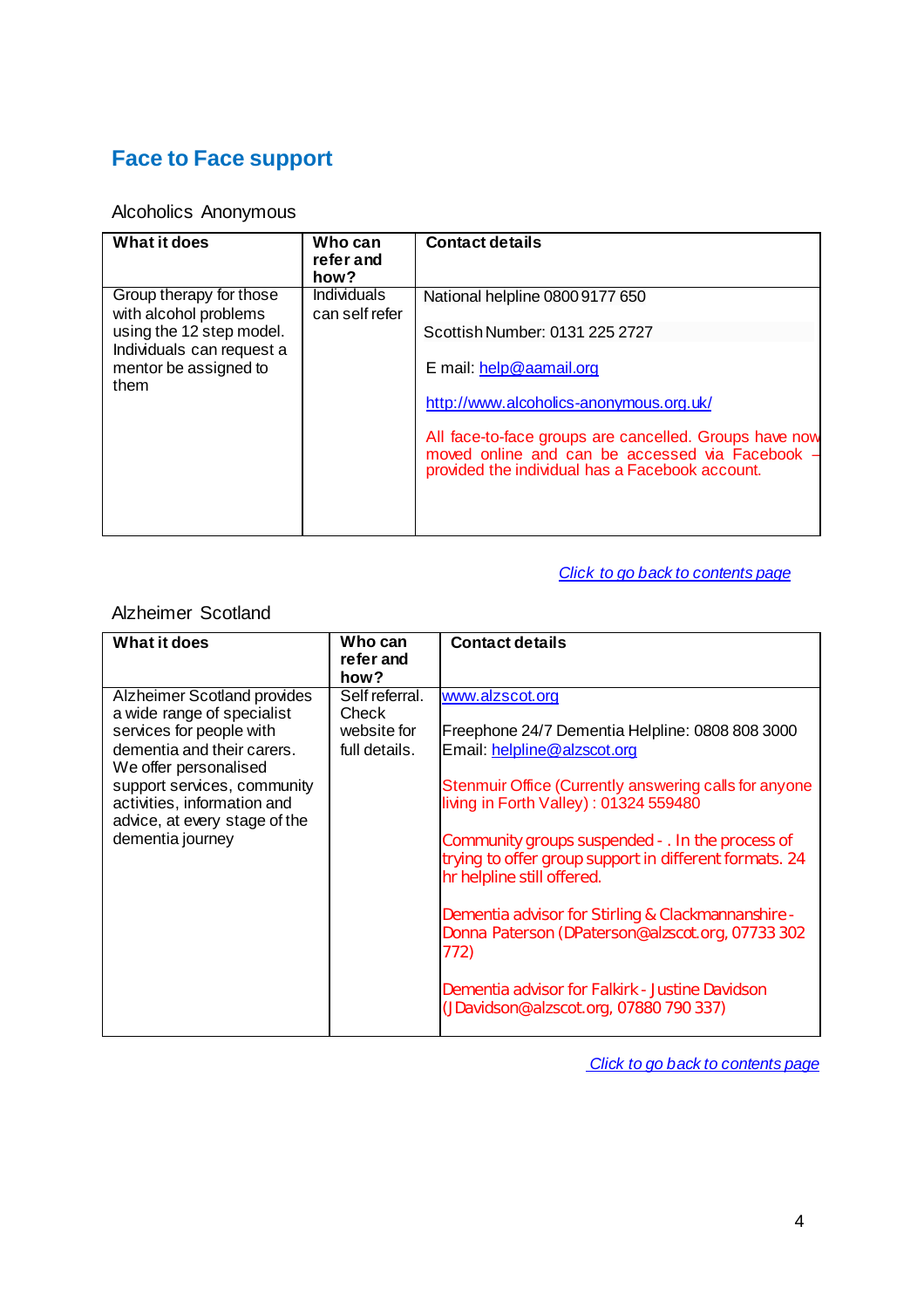# <span id="page-3-0"></span>Forth Valley Bipolar Group

| What it does                                                                                                                                                                                                                                                                                                                 | Who can<br>refer and<br>how?                                                                                                    | <b>Contact details</b>                                                                                                                                                                                                                                                              |
|------------------------------------------------------------------------------------------------------------------------------------------------------------------------------------------------------------------------------------------------------------------------------------------------------------------------------|---------------------------------------------------------------------------------------------------------------------------------|-------------------------------------------------------------------------------------------------------------------------------------------------------------------------------------------------------------------------------------------------------------------------------------|
| Self-help group for people<br>who live with bipolar disorder<br>and their friends, family,<br>carers. Members share<br>ideas and insight about<br>bipolar to improve their<br>quality of life and promote<br>better self-management.<br>Occasional guest speakers<br>on specialist topics (e.g.<br>medication, benefits etc) | No referral/<br>appointment<br>$needed -$<br>people can<br>attend the<br>group<br>whenever they<br>think it would<br>be helpful | Archway Room Falkirk Trinity Church Manse Place<br><b>Falkirk FK11JN</b><br>email: stirlingbps@gmail.com or<br>info@bipolarscotland.org.uk<br>www.bipolarscotland.org.uk<br>No face-to-face groups are running. They're currently<br>in the process of developing online resources. |

## <span id="page-3-1"></span>Carers Centre, Falkirk

| What it does                                                                                                                                                                                                                                                                                                                                                                                                          | Who can refer<br>and how?                                                                  | <b>Contact details</b>                                                                                                                                         |
|-----------------------------------------------------------------------------------------------------------------------------------------------------------------------------------------------------------------------------------------------------------------------------------------------------------------------------------------------------------------------------------------------------------------------|--------------------------------------------------------------------------------------------|----------------------------------------------------------------------------------------------------------------------------------------------------------------|
| Carers are people who<br>provide care and support to<br>family members, other<br>relatives, friends and<br>neighbours. The people they<br>care for may be affected by<br>disability, physical or mental<br>health issues (often long-<br>term), frailty, substance<br>misuse or some other<br>condition. The Carers Centre<br>provides information and<br>support to carers of all ages<br>living in Falkirk district | Self referral.<br>Check website<br>for full details<br>and<br>opportunities<br>for carers. | <b>Carers Centre</b><br>1a Bank<br>Street, Falkirk<br>FK11NB<br>Tel: 01324 611510<br>www.centralcarers.org<br>Office is currently closed until further notice. |

## <span id="page-3-2"></span>Caledonia Service

| <b>What it does</b>     | Who can<br>refer and<br>how? | <b>Contact details</b>                                           |
|-------------------------|------------------------------|------------------------------------------------------------------|
| Supports people with    | NHS.                         | Etna Road                                                        |
| severe and enduring     | Social                       | Falkirk                                                          |
| mental health problems. | Work or                      | FK <sub>2</sub> 9EG                                              |
| Gives individuals an    | <b>GP</b> referral           | 01324 501720                                                     |
| opportunity to have a   |                              |                                                                  |
| structured and engaging |                              | email: caledonia.clubhouse@falkirk.gov.uk                        |
| day, meet new people    |                              |                                                                  |
| and access training,    |                              | http://www.caledoniaclubhouse.co.uk/main_page.html               |
| educational,            |                              |                                                                  |
| volunteering/           |                              | Not taking any new referrals but still offering support to their |
| conservation. The       |                              | service users via phone calls and home visits.                   |
| service provides a      |                              |                                                                  |
| strong outreach         |                              |                                                                  |
| programme to            |                              |                                                                  |
| reduce isolation.       |                              |                                                                  |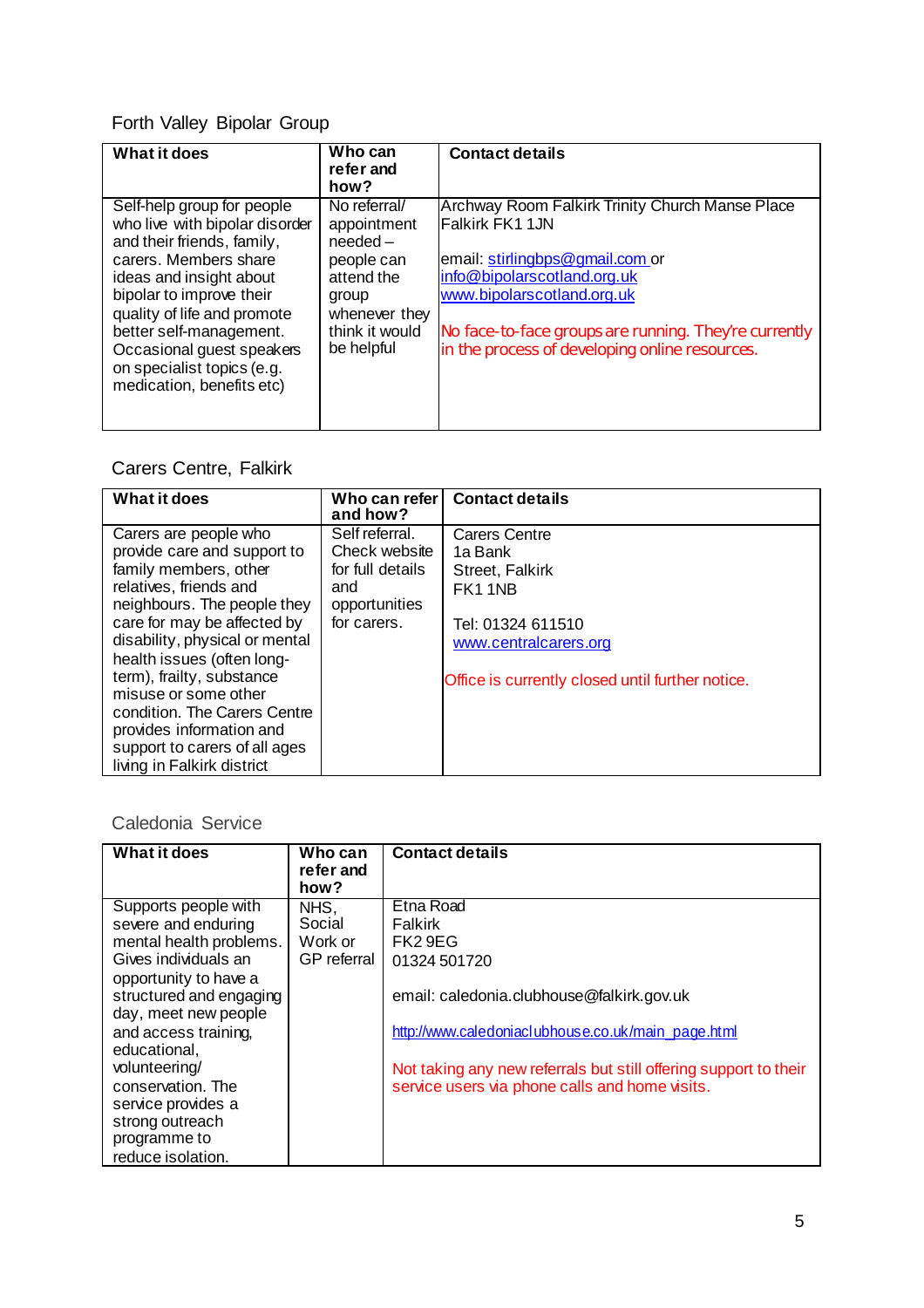#### <span id="page-4-0"></span>Citizens Advice Bureau Scotland

| <b>What it does</b>                                                                                                                                                                                        | Who can<br>refer and<br>how?         | <b>Contact details</b>                                                                                                                                                                                                                                                                                                                                                                                                                                                                                                                                                                                |
|------------------------------------------------------------------------------------------------------------------------------------------------------------------------------------------------------------|--------------------------------------|-------------------------------------------------------------------------------------------------------------------------------------------------------------------------------------------------------------------------------------------------------------------------------------------------------------------------------------------------------------------------------------------------------------------------------------------------------------------------------------------------------------------------------------------------------------------------------------------------------|
| Provides advice on a<br>wide number of issues<br>including benefits, work /<br>employment rights,<br>debts & money,<br>consumer rights, family<br>issues, housing, law &<br>courts, immigration,<br>health | <b>Individuals</b><br>can self refer | Local offices:<br><b>Falkirk CAB</b><br>27-29 Vicar Street, Falkirk FK1 1LL<br>Tel: 01324 626070<br>Email: bureau@falkirkcab.casonline.org.uk<br>Manager: Mary Baillie<br>Denny CAB<br>24 Duke Street, Denny, FK6 6DD.<br>Tel: 01324 823118 / 01324 826 063<br>Email: bureau@dennycab.casonline.org.uk<br>Grangemouth CAB<br>1 Kerse Road, Grangemouth FK38HW.<br>Tel: 01324483467<br>Email: bureau@grangemouthcab.casonline.org.uk<br>Manager: Bill Paolobmo<br>For national telephone advice: 0808 800 9060<br>http://www.cas.org.uk/<br>Only offering telephone and online support<br>(via email). |

## <span id="page-4-1"></span>Combat Stress

| <b>What it does</b>                                                                                                                                                | Who can<br>refer and<br>how?         | <b>Contact details</b>                                                                                                                                                                                                                                                                                       |
|--------------------------------------------------------------------------------------------------------------------------------------------------------------------|--------------------------------------|--------------------------------------------------------------------------------------------------------------------------------------------------------------------------------------------------------------------------------------------------------------------------------------------------------------|
| Organisation for ex<br>service men and women.<br>Can help with alcohol<br>problems, adjustment<br>reactions, aggression &<br>mental illness (particularly<br>PTSD) | <b>Individuals</b><br>can self refer | Combat Stress, Tyrwhitt House, Oaklawn Road,<br>Leatherhead, Surrey<br><b>KT22 0BX</b><br>Helpline: 0800 138 1619 (24 hour support)<br>Enquiries Head Office: 01372 587 000<br>Hollybush House (Ayrshire): 01292 561 300<br>Email: contactus@combatstress.org.uk<br>http://www.combatstress.org.uk/veterans/ |
|                                                                                                                                                                    |                                      | Helpline still in operation. Contact this for further support.                                                                                                                                                                                                                                               |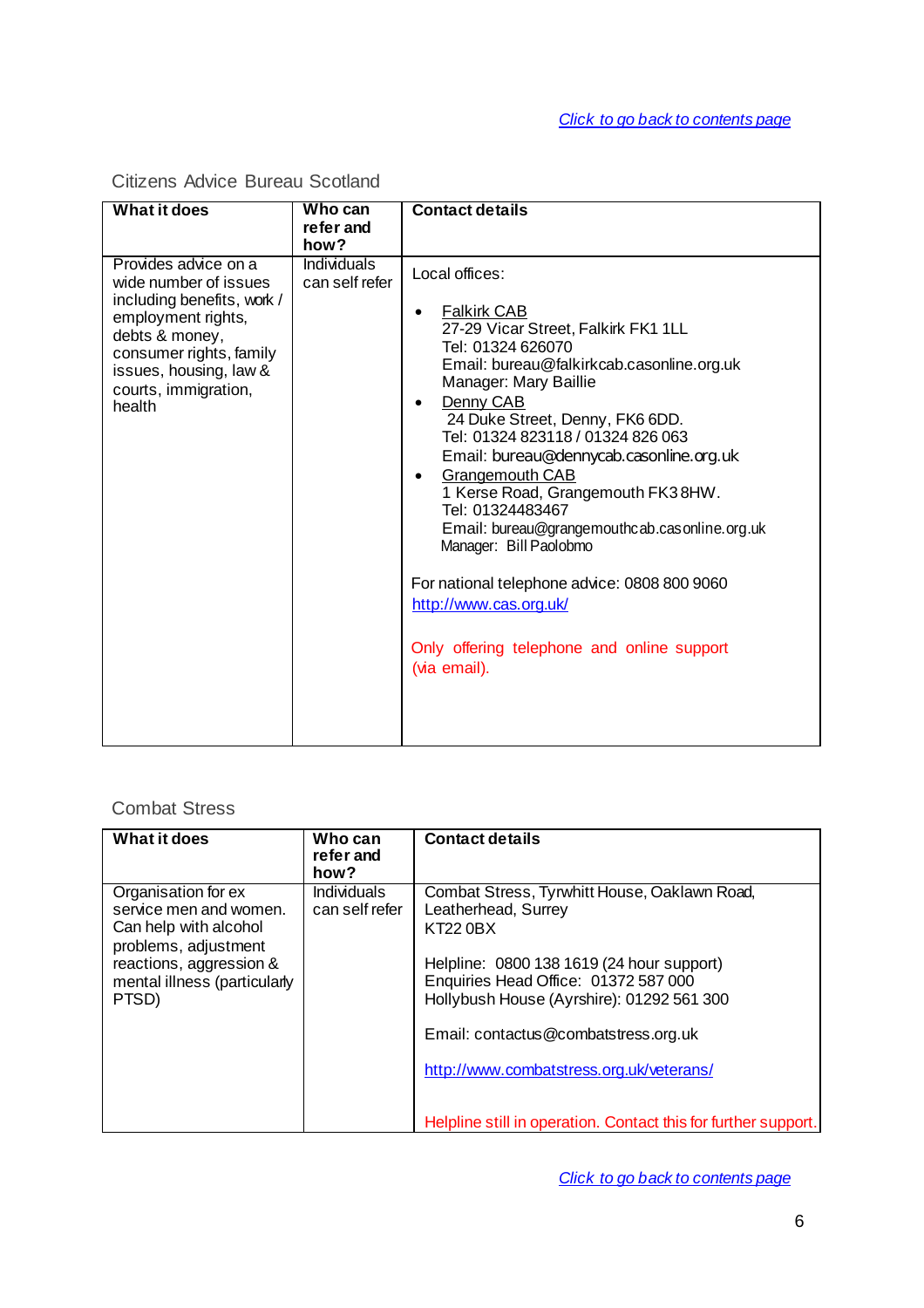## <span id="page-5-0"></span>Committed to ending abuse (formerly Scottish Womens Aid)

| What it does                                                                                                                                                                                                                                                 | Who can refer<br>and how?                                                          | <b>Contact details</b>                                                                                                                                                                               |
|--------------------------------------------------------------------------------------------------------------------------------------------------------------------------------------------------------------------------------------------------------------|------------------------------------------------------------------------------------|------------------------------------------------------------------------------------------------------------------------------------------------------------------------------------------------------|
| Supports women, men and<br>children who have<br>experienced, or are<br>experiencing domestic<br>abuse / violence. Provides<br>support networks, creative<br>and expressive arts<br>workshops, parenting<br>workshops and training for<br>other organisations | Individuals can<br>self refer.<br>Referrals also<br>accepted from<br>professionals | 21 Wellside Place, Falkirk, FK1 5RL<br>24 Hour helpline 08000271234<br>Tel: 01324 635661<br>http://cea.uk.com/<br>http://www.scottishwomensaid.org.uk/<br>Only offering phone support at<br>present. |
|                                                                                                                                                                                                                                                              |                                                                                    |                                                                                                                                                                                                      |

## <span id="page-5-1"></span>Cruse Bereavement Care Scotland

| <b>What it does</b>                | Who can<br>refer and<br>how?         | <b>Contact details</b>                                                                                                                                                                                                                                                                                                                                                                                                                                                                                                                                                                                                                                 |
|------------------------------------|--------------------------------------|--------------------------------------------------------------------------------------------------------------------------------------------------------------------------------------------------------------------------------------------------------------------------------------------------------------------------------------------------------------------------------------------------------------------------------------------------------------------------------------------------------------------------------------------------------------------------------------------------------------------------------------------------------|
| Provides bereavement<br>counseling | <b>Individuals</b><br>can self refer | <b>Cruse Bereavement Care Scotland</b><br>Riverview House, Friarton Road, Perth, PH2 8DF<br>National Support Helpline: 0845 600 2227<br>info@crusescotland.org.uk<br>Helpful leaflets on bereavement available here<br>http://crusescotland.org.uk/support/leaflets.html<br>Services continuing as normal but only offering telephone<br>support. Pre-existing clients have switched to telephone<br>sessions. Clients on the waiting list will be allocated to a<br>telephone counselor. Group support sessions running<br>virtually. Additional support for those affected by not being<br>able to visit loved ones in hospital or attends funerals. |
|                                    |                                      |                                                                                                                                                                                                                                                                                                                                                                                                                                                                                                                                                                                                                                                        |

## <span id="page-5-2"></span>Exercise

| What it does                                                                                                                                                                                                                   | Who can<br>refer and<br>how?         | <b>Contact details</b>                                                                                                                                                                                                                                                                                                                                          |
|--------------------------------------------------------------------------------------------------------------------------------------------------------------------------------------------------------------------------------|--------------------------------------|-----------------------------------------------------------------------------------------------------------------------------------------------------------------------------------------------------------------------------------------------------------------------------------------------------------------------------------------------------------------|
| Regular exercise has an<br>excellent evidence base<br>for a variety of mental<br>illnesses, particularly<br>depression. It is also a<br>safe and effective way to<br>deal with stress and<br>unhelpful emotions e.g.<br>anger. | <b>Individuals</b><br>can self refer | Falkirk Community Trust, Falkirk Stadium, 4 Stadium<br>Way, Falkirk, FK2 9EE, Tel: 01324 590900<br>http://www.falkirkcommunitytrust.org/fitness/go-card.aspx<br>All services suspended until further notice as of 18 <sup>th</sup> March.<br>Govt. advice is to encourage people to go out once a day<br>for some exercise but remain at least 2 m from others. |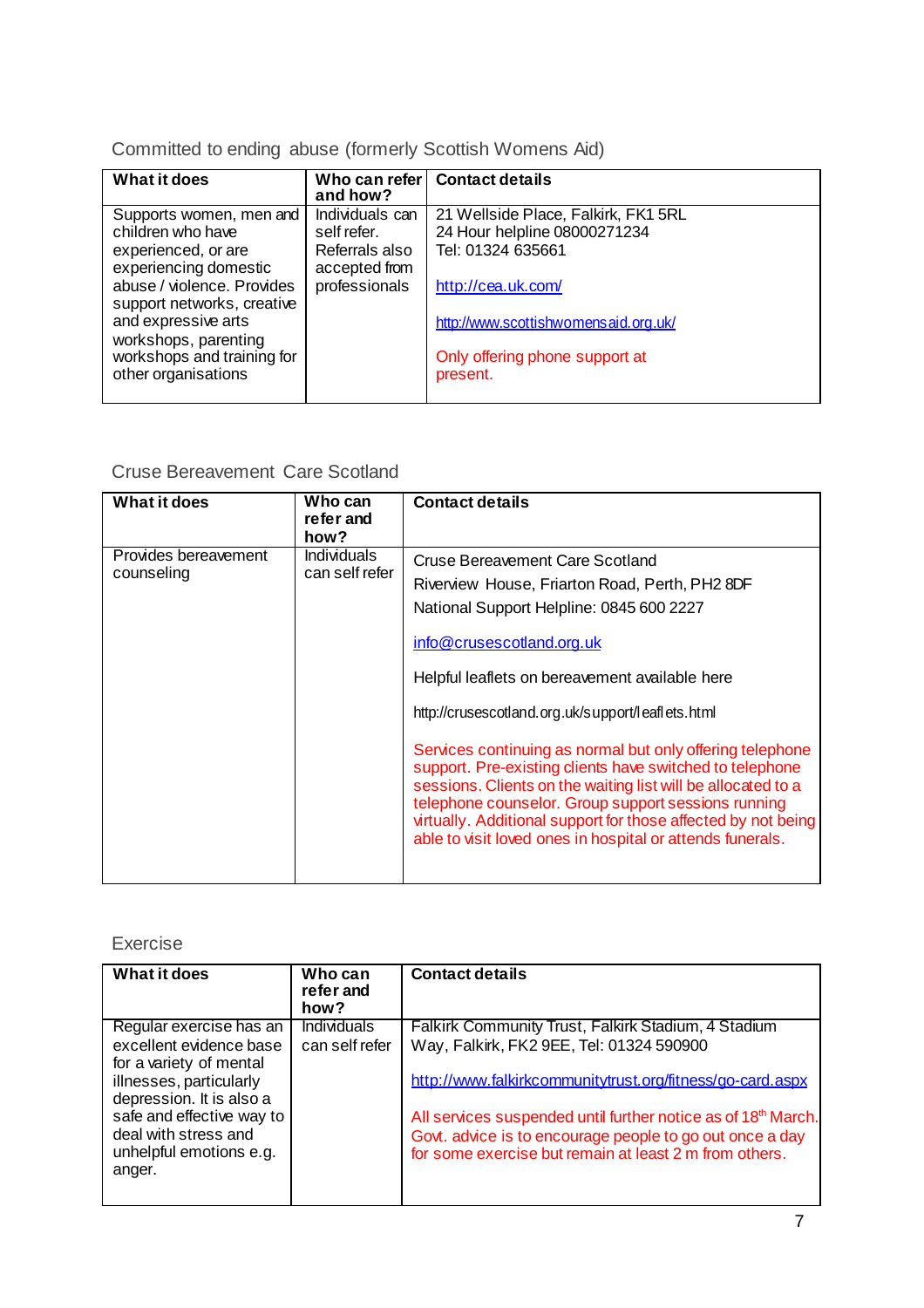<span id="page-6-0"></span>Falkirk and District Association for Mental Health (FDAMH)

| <b>What it does</b>                                                                                                                                                                                                                                                                                                                                                                                                                                                                                                                                                                                                                                                                                                                                                                                                                                                                                      | Who can refer<br>and how?                                                                                                                                                                                                                                                                  | <b>Contact details</b>                                                                                                                                                                                                                                                                                                                                                                                                                                                                                                                                                                                                                                                                          |
|----------------------------------------------------------------------------------------------------------------------------------------------------------------------------------------------------------------------------------------------------------------------------------------------------------------------------------------------------------------------------------------------------------------------------------------------------------------------------------------------------------------------------------------------------------------------------------------------------------------------------------------------------------------------------------------------------------------------------------------------------------------------------------------------------------------------------------------------------------------------------------------------------------|--------------------------------------------------------------------------------------------------------------------------------------------------------------------------------------------------------------------------------------------------------------------------------------------|-------------------------------------------------------------------------------------------------------------------------------------------------------------------------------------------------------------------------------------------------------------------------------------------------------------------------------------------------------------------------------------------------------------------------------------------------------------------------------------------------------------------------------------------------------------------------------------------------------------------------------------------------------------------------------------------------|
| FDAMH is a registered charity. It<br>provides a range of services<br>including Counselling for people<br>aged 14 years $+$ , a befriending<br>service, carers and family support<br>service, social prescribing, a<br>health and wellbeing 'drop in'<br>service, a third age befriending<br>service, women's only group and<br>a range of activities designed to<br>enhance skills and boost<br>confidence and morale. An<br>Immediate Help Service is<br>available to people without a prior<br>appointment. FDAMH also<br>offers volunteering opportunities<br>across many of its services. Our<br>website has up to date<br>information on same. Finally, the<br><b>FDAMH Training Academy offers</b><br>a range of courses on a variety of<br>health and wellbeing topics and<br>can design bespoke courses<br>should this be required. Again,<br>information is available via the<br>FDAMH website. | Referral pathways<br>are service<br>specific: some<br>accept self-<br>referrals, others<br>require referral by<br>another service<br>provider e.g.<br>GP's, Social Work<br>Services, mental<br>health<br>professionals or<br>partnership<br>agencies. Please<br>see website for<br>details | <b>Falkirk's Mental Health Association</b><br>Victoria Centre<br>173 Victoria Road<br><b>Falkirk</b><br>FK27AU<br>01324 671 600<br>admin@fdamh.org.uk<br>Tel: 07834752170 (temp phone line)<br>E-mail: admin@fdamh.org.uk<br>https://www.fdamh.org.uk/<br>Currently still offering services like social<br>prescribing, counseling and the immediate<br>help service over the phone. FDAMH is still<br>accepting new referrals through their online<br>referral system. For information you can<br>contact 07834752170.<br>Psychoeducational courses<br>have<br>been<br>postponed. Those waiting to start a group<br>that still feel they need support can contact<br>Angie Bell, Group Worker. |

*Click to go back to contents page*

<span id="page-6-1"></span>Forth Valley Advocacy

| <b>What it does</b>                                                                                                                                                         | Who can refer<br>and how?                 | <b>Contact details</b>                                                                                                                                                                                                                                                                           |
|-----------------------------------------------------------------------------------------------------------------------------------------------------------------------------|-------------------------------------------|--------------------------------------------------------------------------------------------------------------------------------------------------------------------------------------------------------------------------------------------------------------------------------------------------|
| independent<br>An                                                                                                                                                           | Individuals can                           | 1 The Bungalows, Larbert FK54SZ                                                                                                                                                                                                                                                                  |
| organisation for those who                                                                                                                                                  | self refer.                               | Tel: 01324 557070 (Fiona)                                                                                                                                                                                                                                                                        |
| experience mental health<br>problems.<br>service<br>The<br>ensures the views of the                                                                                         | Referrals also<br>accepted form<br>health | http://forthvalleyadvocacy.com/                                                                                                                                                                                                                                                                  |
| individual<br>heard.<br>are<br>particularly<br>relating<br>to<br>complaints and treatment<br>under the Mental Health Act<br>and / or Adults with<br>Incapacity Legislation. | professionals<br>and social<br>workers    | Can only offer support to those under Adult support<br>and Protection, Adults with Incapacity Act or under a<br>mental health section. All support is over the phone or<br>if needed at Loch View hospital. No home visits. Fiona<br>advised to call number above with any further<br>questions. |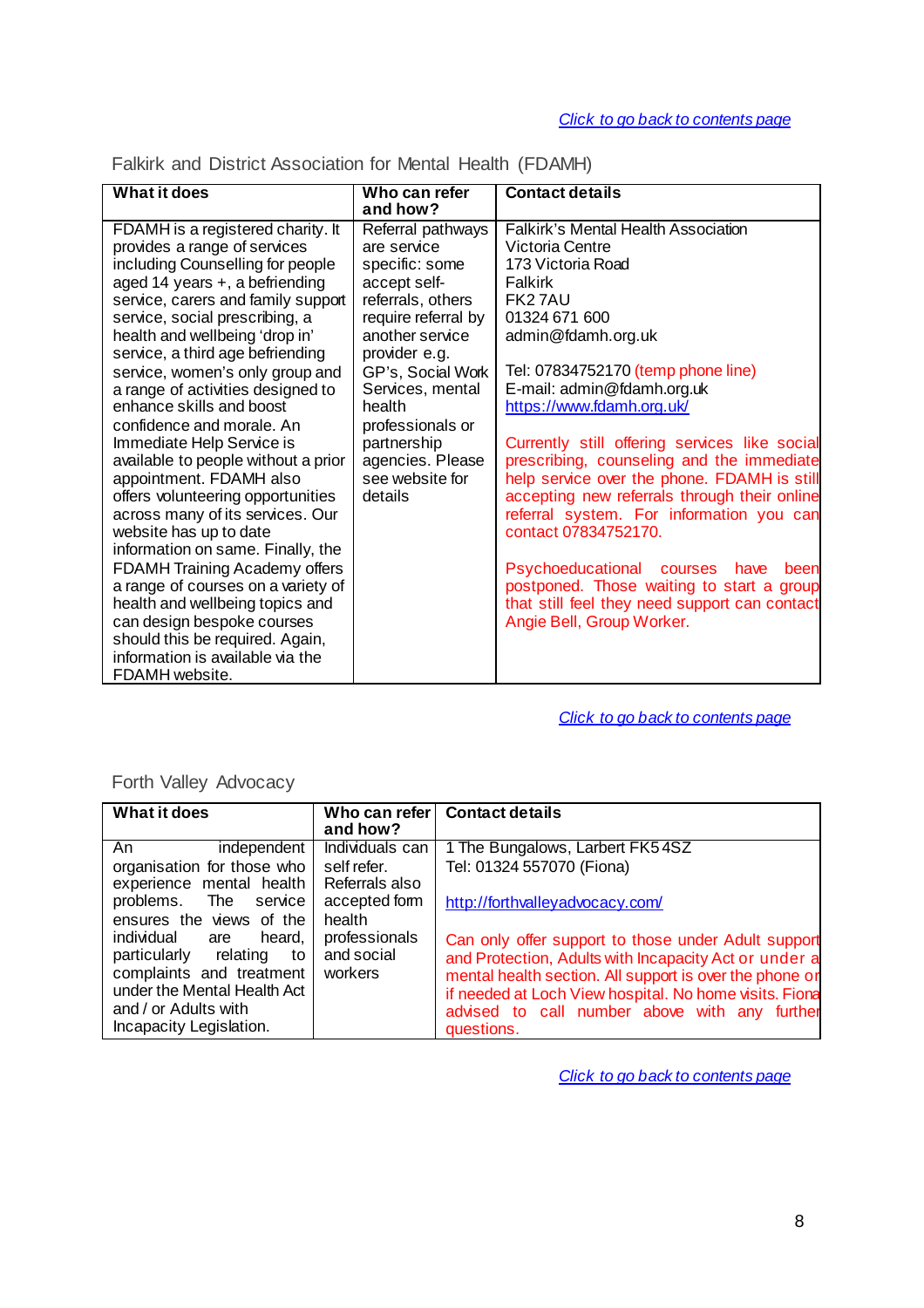<span id="page-7-0"></span>Forth Valley Rape Crisis

| <b>What it does</b>                                                      | Who can refer<br>and how?                | <b>Contact details</b>                                                                                                                                                                                                          |
|--------------------------------------------------------------------------|------------------------------------------|---------------------------------------------------------------------------------------------------------------------------------------------------------------------------------------------------------------------------------|
| Provides emotional and                                                   | Individuals can                          | 22 Millar Place, Stirling, FK8 1XD                                                                                                                                                                                              |
| practical<br>support,                                                    | self refer.                              | Tel: 01786439244                                                                                                                                                                                                                |
| information and advocacy                                                 | Referrals also                           | Email: contact@forthvalleyrapecrisis.org.uk                                                                                                                                                                                     |
| to anyone affected by<br>sexual violence.<br>The<br>abuse<br>have<br>may | accepted form<br>health<br>professionals | www.forthvalleyrapecrisis.org.uk                                                                                                                                                                                                |
| happened recently or in<br>the past.                                     | and social<br>workers                    | Tel (Rape Crisis Scotland Helpline):<br>08088 01 03 02 (free number) every day, 6pm to<br>midnight                                                                                                                              |
|                                                                          |                                          | Face-to-face appointments suspended. Support<br>sessions offered via telephone. If you're<br>currently receiving support they will get in touch<br>to arrange this. New referrals still accepted -<br>contact on 01786439244 or |
|                                                                          |                                          | contact@forthvalleyrapecrisis.org.uk to make a<br>referral. Helpline still functioning during same<br>hours.                                                                                                                    |

*Click to go back to contents page*

<span id="page-7-1"></span>Gamblers Anonymous Scotland

| <b>What it does</b>                                                                                                                               | Who can<br>refer and<br>how? | <b>Contact details</b>                                                                                                                                                                                                                                                                                    |
|---------------------------------------------------------------------------------------------------------------------------------------------------|------------------------------|-----------------------------------------------------------------------------------------------------------------------------------------------------------------------------------------------------------------------------------------------------------------------------------------------------------|
| Group therapy for those with<br>gambling problems using<br>the 12 step<br>model<br>Individuals can request a<br>mentor to be assigned to<br>them. | self refer                   | Individuals canhttps://gascotland.org/<br>Helpline: 0370 050 8881 (24/7)<br>All face-to-face group meetings are currently cancelled.<br>They have a telephone helpline service that runs 24/7 and<br>is manned by ex gambling addicts. Their website also<br>provides a wed chat option on their website. |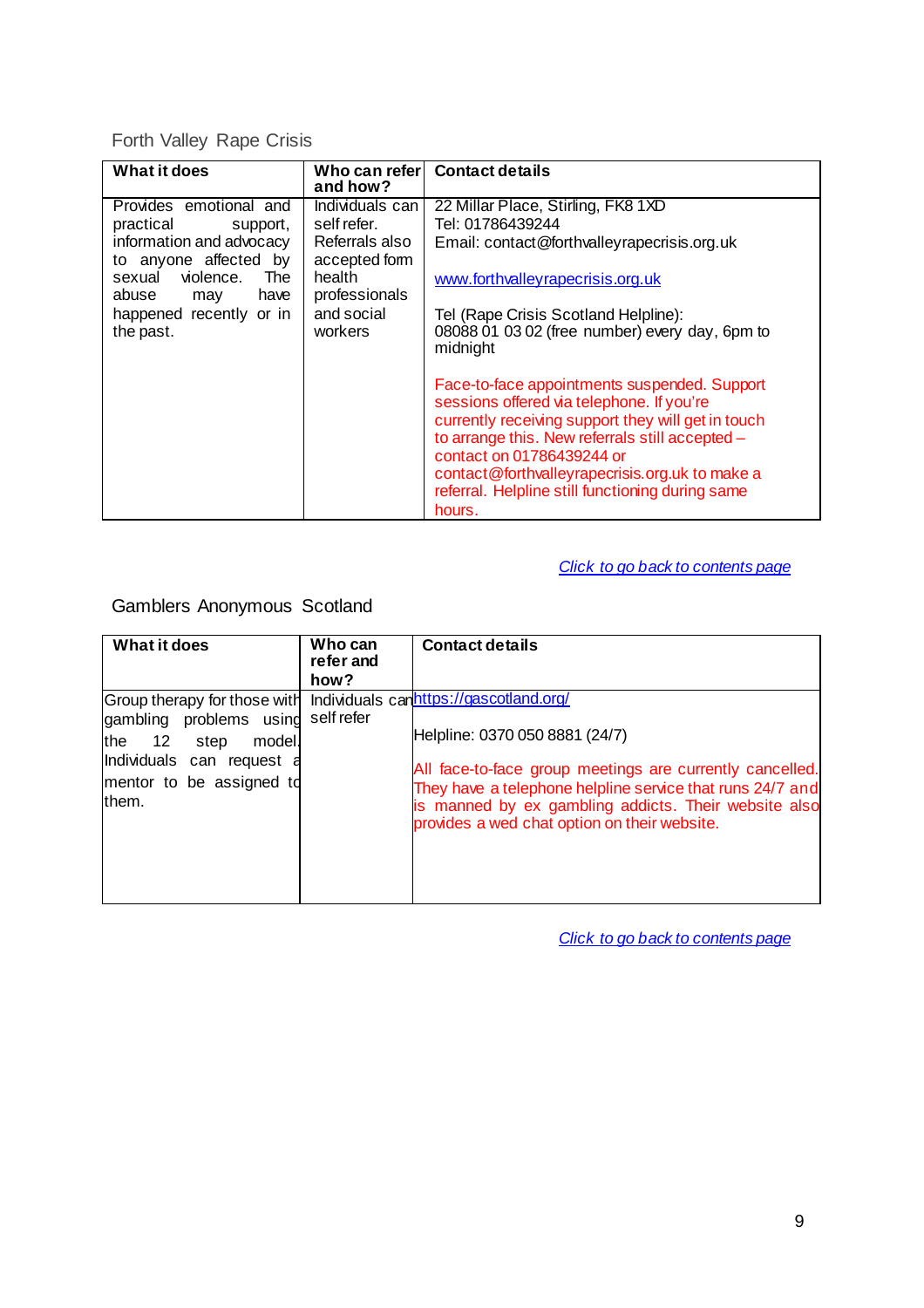| <b>What it does</b>                                                                                                                                                                                                                                                         | Who can refer<br>and how?                                                                                                                                         | <b>Contact details</b>                                                                                                                                                                                                                                                                                                                                                                                                                                                                                                                     |
|-----------------------------------------------------------------------------------------------------------------------------------------------------------------------------------------------------------------------------------------------------------------------------|-------------------------------------------------------------------------------------------------------------------------------------------------------------------|--------------------------------------------------------------------------------------------------------------------------------------------------------------------------------------------------------------------------------------------------------------------------------------------------------------------------------------------------------------------------------------------------------------------------------------------------------------------------------------------------------------------------------------------|
| Offers an alternative to in-<br>patient care. It specifically<br>targets those in acute<br>home, who would<br>otherwise require hospital<br>admission. It may also<br>assist those already in<br>hospital to be discharged<br>sooner with an intensive<br>level of support. | Referrals only<br>accepted<br>from Primary<br>Care Teams or<br>Secondary<br>care Mental<br>Health<br>professionals.<br>Referrals can<br>be made via<br>telephone. | <b>Mental Health Unit</b><br>Forth Valley Royal Hospital, Stirling Road,<br>Larbert, FK54WR<br>Switchboard: 01324 566 000<br><b>General Adult and Older Adult services will only</b><br>see urgent referral from primary care who require<br>to be seen within 5 days, those that are highly<br>vulnerable or on high risk medication (clozapine),<br>or those discharged from hospital who require<br>follow up in 7 days. All other contact suspended<br>and patients have been advised if they don't fall<br>into the categories above. |

## <span id="page-8-0"></span>MHAATS Mental Health Acute Assessment Service

*Click to go back to contents page*

<span id="page-8-1"></span>Narcotics Anonymous

| <b>What it does</b>                                                                                                                              | Who can<br>refer and<br>how?         | <b>Contact details</b>                                                                                                                                                                                                                                                                        |
|--------------------------------------------------------------------------------------------------------------------------------------------------|--------------------------------------|-----------------------------------------------------------------------------------------------------------------------------------------------------------------------------------------------------------------------------------------------------------------------------------------------|
| Group therapy for those with<br>substance misuse problems<br>using the 12 step model.<br>Individuals can request a<br>mentor be assigned to them | <b>Individuals</b><br>can self refer | National helpline 0300 999 1212<br>https://ukna.org/covid19<br>All face-to-face meetings suspended. Some options<br>for online meetings. Setting up UNKA Online<br>Meetings: https://online.ukna.org/<br>UKNA Online Meetings: https://ukna.org/online<br>Virtual NA: https://virtual-na.org/ |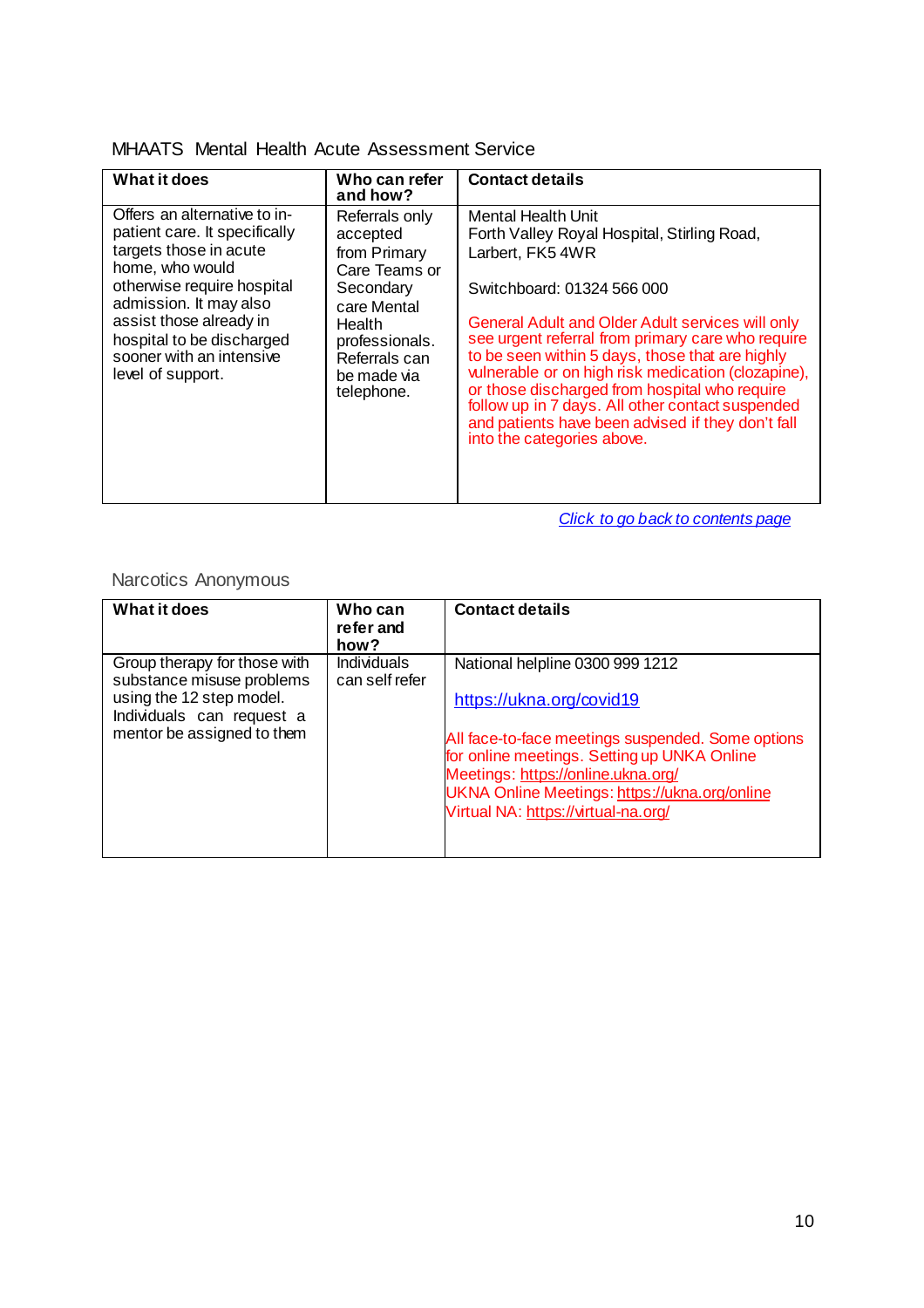<span id="page-9-0"></span>

| Penumbra - Mental Health and Well Being |  |  |  |
|-----------------------------------------|--|--|--|
|-----------------------------------------|--|--|--|

| <b>What it does</b>                                                                                                                                                                                                                                                                                                                                                                                                                            | Who can                              | <b>Contact details</b>                                                                                                                                                                                |
|------------------------------------------------------------------------------------------------------------------------------------------------------------------------------------------------------------------------------------------------------------------------------------------------------------------------------------------------------------------------------------------------------------------------------------------------|--------------------------------------|-------------------------------------------------------------------------------------------------------------------------------------------------------------------------------------------------------|
|                                                                                                                                                                                                                                                                                                                                                                                                                                                | refer and                            |                                                                                                                                                                                                       |
| The Supported Living Service<br>supports people who experience<br>mental ill health.                                                                                                                                                                                                                                                                                                                                                           | how?<br><b>Referrals</b><br>come via | Pauline Simpson<br>Suite 5C Earls Court Roseland HallEarls Gate Park<br>Grangemouth FK3 8ZE                                                                                                           |
| The service is based on flexible<br>centered<br>person<br>support,<br>individual<br>agreed<br>mutually<br>personal planning, with trained<br>qualified staff.                                                                                                                                                                                                                                                                                  | social work.                         | Tel: 01324 473 007<br>Mobile: 07717 541 972<br>Email: Pauline.simpson@penumbra.org.uk<br>http://www.penumbra.org.uk/                                                                                  |
| Our service uses IROC which is<br>an outcome measurement tool<br>to measure the recovery journey<br>of people who use our service.<br>Recovery is the realisation of a<br>meaningful and fulfilling life in<br>the presence or absence of<br>mental health problems. All our<br>work aims to ensure that we<br>remain hopeful and focused on<br>positive outcomes for people<br>with mental health problems.<br>a facilitated self-<br>IROC is |                                      | Still offering support to those contacted to them.<br>Almost all changed over to telephone support except<br>for those with medication needs or higher risk of<br>adverse mental health in isolation. |
| assessment questionnaire that<br>seeks to measure recovery, the<br>12 questions are based around<br>HOPE, Home, opportunity,<br>People and Empowerment.                                                                                                                                                                                                                                                                                        |                                      | Click to go back to contents page                                                                                                                                                                     |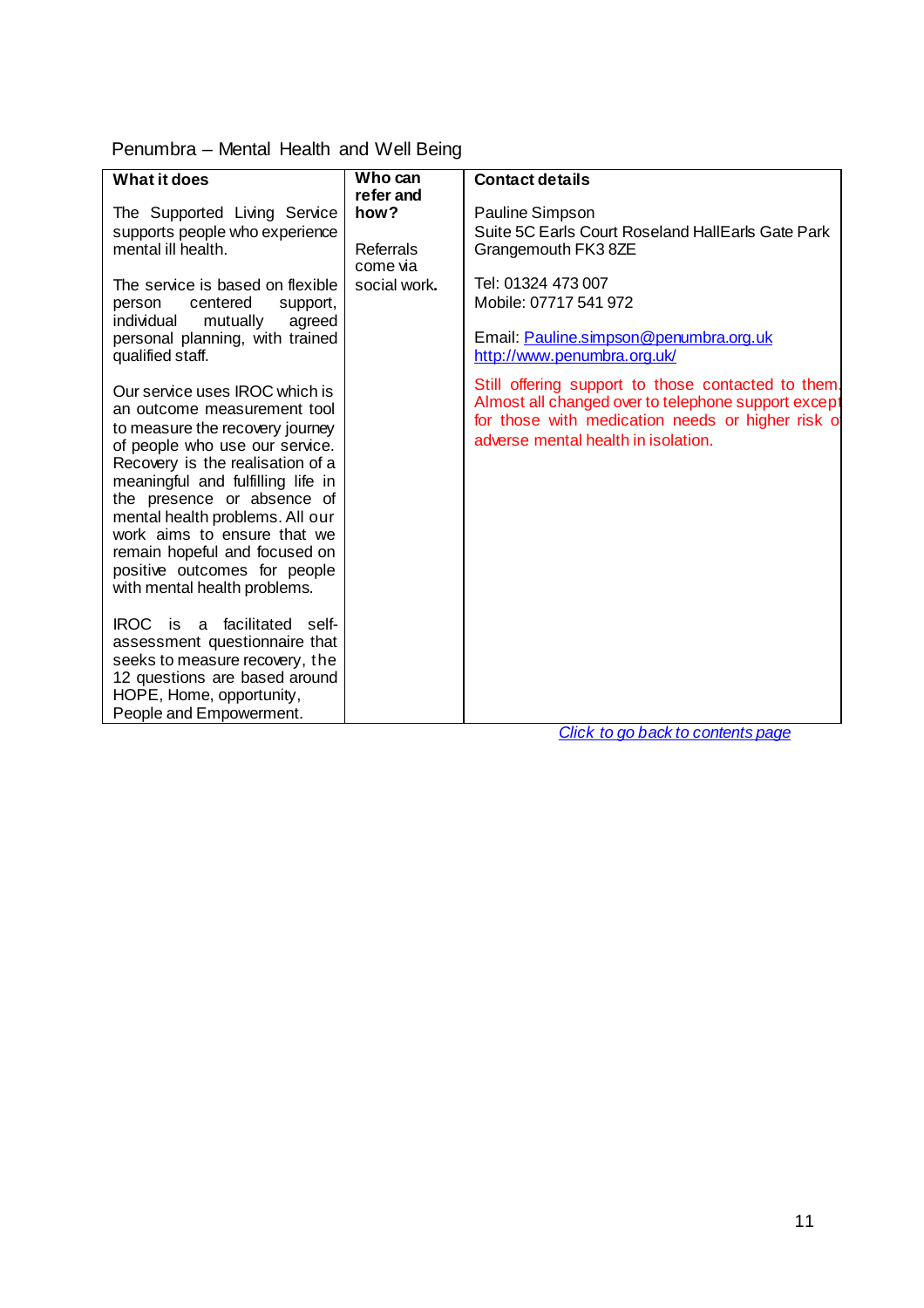## <span id="page-10-0"></span>Psychological Therapies (formerly Adult Clinical Psychology & Behavioural Psychotherapy)

| What it does                                                                                                                                                                                                                                                                                                                                                                                                                                      | Who can refer and<br>how?                                                | <b>Contact details</b>                                                                                                                                                                                                                                   |
|---------------------------------------------------------------------------------------------------------------------------------------------------------------------------------------------------------------------------------------------------------------------------------------------------------------------------------------------------------------------------------------------------------------------------------------------------|--------------------------------------------------------------------------|----------------------------------------------------------------------------------------------------------------------------------------------------------------------------------------------------------------------------------------------------------|
| Suitable for clients with complex<br>mental health difficulties:<br>Who are not currently being<br>$\bullet$                                                                                                                                                                                                                                                                                                                                      | Referral by GP<br>through SCI<br>gateway, or letter<br>from internal NHS | <b>Adult Psychology Service</b><br><b>Falkirk Community Hospital</b><br>Major's Loan, Falkirk, FK1 5QE                                                                                                                                                   |
| seen within secondary care<br>community mental health<br>teams<br>Do not require a multi-                                                                                                                                                                                                                                                                                                                                                         | referrers.                                                               | Tel: 01324 614347<br>Fax: 01324 614350<br>Email: FV-UHB.psymailbox@nhs.net                                                                                                                                                                               |
| ٠<br>disciplinary team approach<br>May have the potential to<br>benefit from psychological                                                                                                                                                                                                                                                                                                                                                        |                                                                          | Website:<br>http://staffnet.fv.scot.nhs.uk/a-                                                                                                                                                                                                            |
| interventions<br>Mild to moderate difficulties are also                                                                                                                                                                                                                                                                                                                                                                                           |                                                                          | z/psychology/<br>Or                                                                                                                                                                                                                                      |
| appropriate but consideration should<br>first be given to Moodjuice, Beating<br>the Blues and Stress Control classes.                                                                                                                                                                                                                                                                                                                             |                                                                          | https://nhsforthvalley.com/health-<br>services/az-of-services/adult-clinical-<br>psychology/                                                                                                                                                             |
| Treatments offered include cognitive<br>mindfulness<br>behavioural<br>therapy,<br>based cognitive therapy, acceptance                                                                                                                                                                                                                                                                                                                             |                                                                          | All ongoing patient contacts currently<br>suspended.                                                                                                                                                                                                     |
| and commitment therapy, schema<br>therapy and compassion focus therapy<br>to address difficulties with mood,<br>anxiety, stress and trauma (including<br>childhood trauma). The service also<br>runs The Mindful Living Course;<br>Beating the Blues as well as One-to-<br>one Therapy &/or signposting to other<br>supports.                                                                                                                     |                                                                          | Wellbeing Hub will open and be ran<br>over the phone or using near me to<br>support GPs/Primary care/patients in<br>acute distress/high risk. Will provide<br>interventions.<br>short-term<br><b>More</b><br>information to come throughout the<br>week. |
| <b>This</b><br>service<br>also<br>provides<br>psychological therapy for individuals<br>experiencing symptoms relating to<br>type 1 / type 2 trauma & PTSD.<br>Individuals accessing this service<br>should be safe and stable enough to<br>address their traumatic experiences<br>e.g. no alcohol / substance misuse of<br>self harming behaviours. A referral to<br>addiction services (ASC or Signpost<br>on this list) or the Community Mental |                                                                          |                                                                                                                                                                                                                                                          |
| Health Team may be appropriate if<br>this is not the case.                                                                                                                                                                                                                                                                                                                                                                                        |                                                                          |                                                                                                                                                                                                                                                          |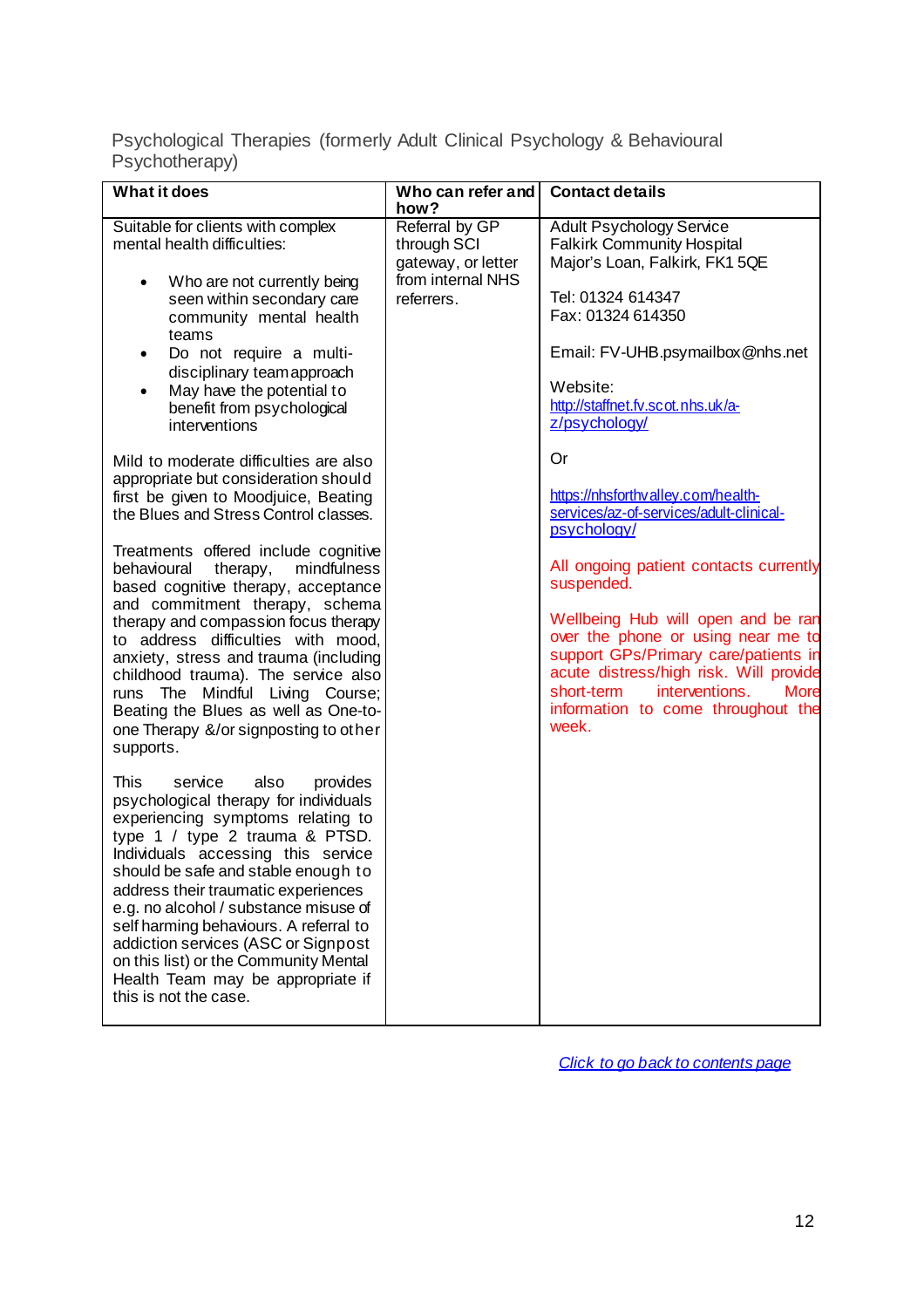## <span id="page-11-0"></span>Quiet Waters

| What it does                   | Who can refer<br>and how? | <b>Contact details</b>                             |
|--------------------------------|---------------------------|----------------------------------------------------|
| Provides supportive            | Individuals can           | 2 Glasgow Rd, Camelon, Falkirk FK1 4HJ             |
| counselling, specifically      | self refer and / or       | Tel: 01324 630643 / 01324670 600                   |
| regarding bereavement &        | professionals             |                                                    |
| issues relating to pregnancy   | refer                     | https://www.quiet-waters.org                       |
| (unwanted pregnancy,           |                           |                                                    |
| support after termination).    |                           | Unsure if this service is still running right now. |
| Note this organisation is      |                           |                                                    |
| staffed by those who are       |                           |                                                    |
| actively practicing Christians |                           |                                                    |
| and its ethos reflects this.   |                           |                                                    |
| Services are open to those of  |                           |                                                    |
| any faith, or none.            |                           |                                                    |

#### *Click to go back to contents page*

## <span id="page-11-1"></span>Relationship Scotland

| What it does                                                                             | Who can<br>refer and<br>how?  | <b>Contact details</b>                                                                                                                                                                                                                                                                                                                                                                                             |
|------------------------------------------------------------------------------------------|-------------------------------|--------------------------------------------------------------------------------------------------------------------------------------------------------------------------------------------------------------------------------------------------------------------------------------------------------------------------------------------------------------------------------------------------------------------|
| Provides couple or one to<br>one counselling regarding all<br>aspects of a relationships | Individuals<br>can self refer | 9 Callendar Rd, Falkirk FK1 1XS<br>Tel: 01324 670067<br>http://www.relationships-scotland.org.uk/<br>All counselors working from home. Counseling for<br>pre-existing clients suspended including telephone<br>support. Considering options for continuation of<br>therapy. Still accepting referrals for counseling.<br>Expecting to commence face-to-face or start<br>telephone counseling by end of April 2020. |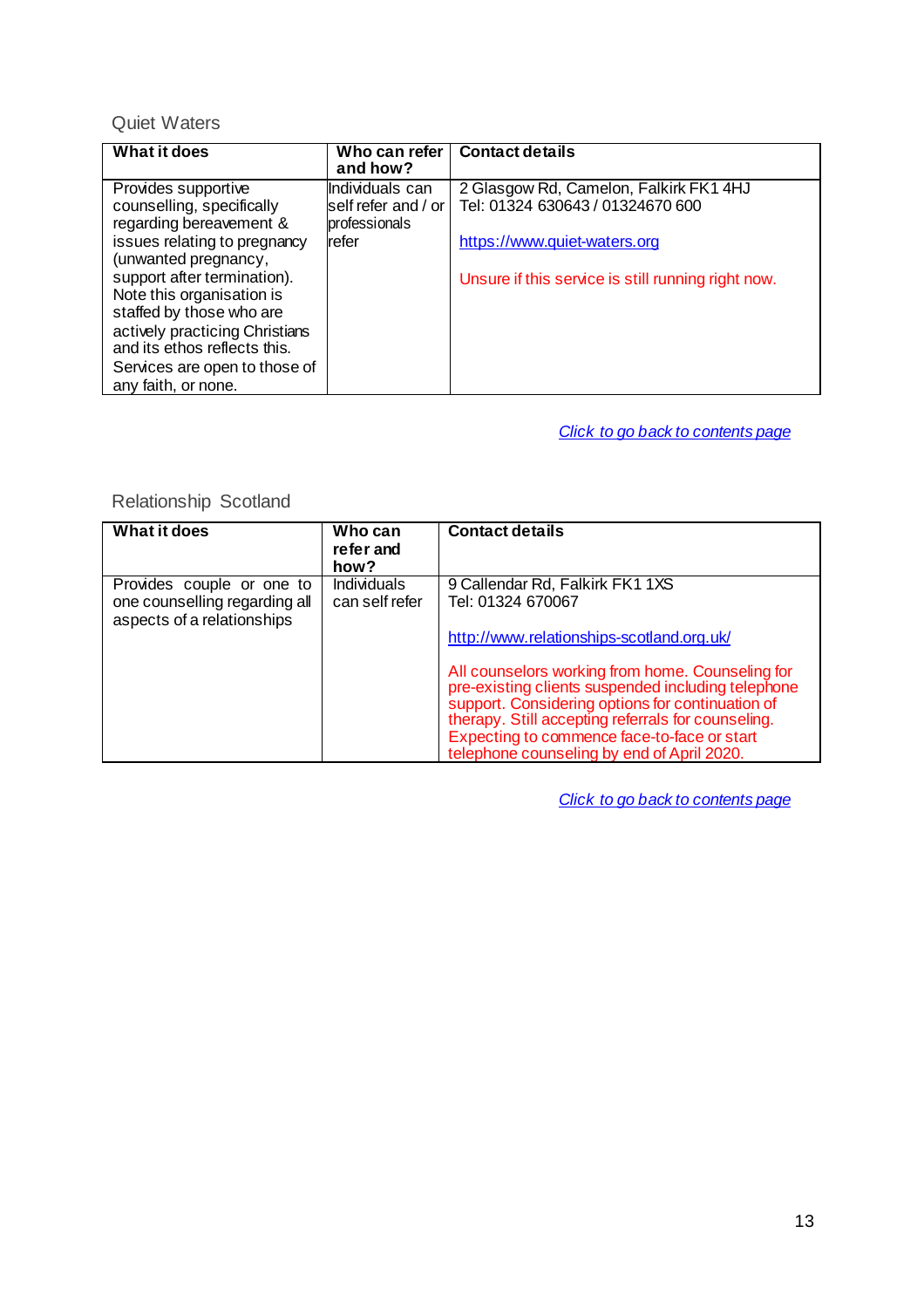<span id="page-12-0"></span>Secondary care Community Integrated Mental Health Teams (East, West and Resource Centre)

| <b>What it does</b>                                     | Who can               | <b>Contact details</b>                              |
|---------------------------------------------------------|-----------------------|-----------------------------------------------------|
|                                                         | refer and             |                                                     |
| Suitable for individuals who                            | how?<br>Referral from | <b>Woodlands Resource Centre</b>                    |
| experience a moderate to severe                         | GP via SCI            | <b>Falkirk Community Hospital</b>                   |
| mental disorder (based on ICD 10                        | gateway               | <b>Westburn Avenue</b>                              |
| criteria) associated with                               |                       | Falkirk                                             |
| Significant risk issues and / or                        |                       | <b>FK15QE</b>                                       |
| disability                                              |                       | Tel:: 01324 624111                                  |
|                                                         |                       |                                                     |
| Services from professionals within                      |                       | All services currently suspended other than current |
| the team include                                        |                       | patients at high risk, under medication             |
| <b>Community Psychiatric</b><br>$\bullet$               |                       | management, or under the Mental Health Act.         |
| Nurses-graded exposure,                                 |                       |                                                     |
| illness education,                                      |                       |                                                     |
| assertive outreach                                      |                       |                                                     |
| Psychiatry clinic-<br>$\bullet$                         |                       |                                                     |
| diagnostic complexity or                                |                       |                                                     |
| uncertainty, risk                                       |                       |                                                     |
| assessment, medication                                  |                       |                                                     |
| review                                                  |                       |                                                     |
| Resource centres- CBT                                   |                       |                                                     |
| for anxiety, depression,                                |                       |                                                     |
| emotional dysregulation,<br>safety & stabilisation work |                       |                                                     |
| <b>Occupational Therapy -</b>                           |                       |                                                     |
| assessment and                                          |                       |                                                     |
| treatment of function                                   |                       |                                                     |
| relating to work, activities                            |                       |                                                     |
| of daily living, use of                                 |                       |                                                     |
| community resources/                                    |                       |                                                     |
| leisure time, life                                      |                       |                                                     |
| roles/relationships.                                    |                       |                                                     |
| Adaptions within the home                               |                       |                                                     |
| environment and                                         |                       |                                                     |
| behavioural                                             |                       |                                                     |
| activationSocial work                                   |                       |                                                     |
| Secondary care                                          |                       |                                                     |
| psychology- individual                                  |                       |                                                     |
| therapy, those not suitable<br>for groups               |                       |                                                     |
|                                                         |                       |                                                     |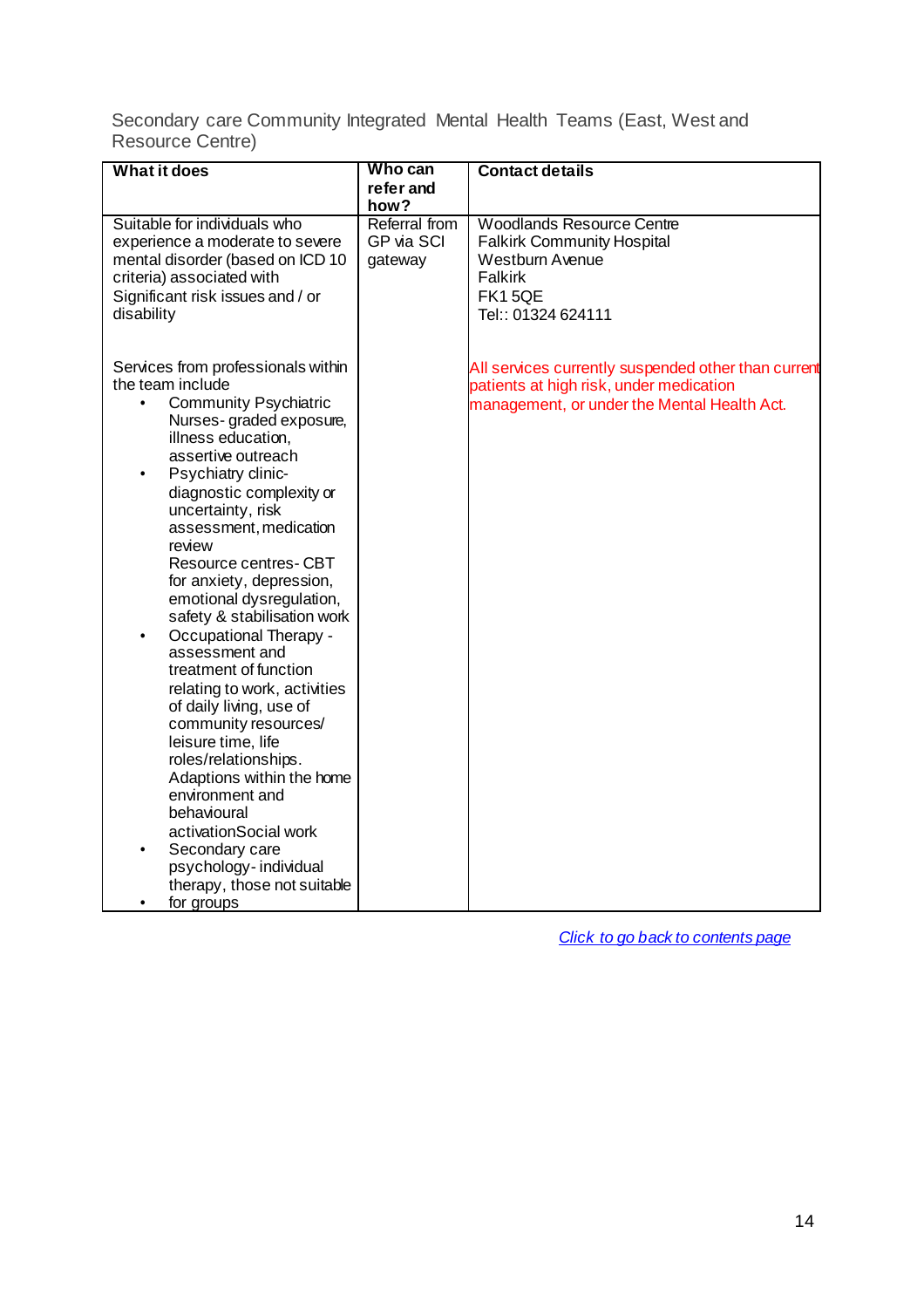## <span id="page-13-0"></span>Addictions - Change, Grow, Live

| What it does                                                         | Who can<br>refer and<br>how?                    | <b>Contact details</b>                                                                                                                                                                                                                                                                                                                                                                                                        |
|----------------------------------------------------------------------|-------------------------------------------------|-------------------------------------------------------------------------------------------------------------------------------------------------------------------------------------------------------------------------------------------------------------------------------------------------------------------------------------------------------------------------------------------------------------------------------|
| Provides support for those<br>misuse problems, and their<br>families | <b>Individuals</b><br>members can<br>self refer | Cooperage Way, Alloa FK10 3LP<br>Tel: 0845 673 1774<br>Still accepting referrals. All contacts moved to<br>telephone support except for Injecting Equipment<br>Provisions. This is only offered between 12 - 2pm<br>daily in each of their offices in Alloa, Falkirk, and<br>Stirling.<br>Attempted to follow the Opiate Substitution Therapy<br>program and prioritizing patients on prescription.<br>No drop ins available. |

*Click to go back to contents page*

#### <span id="page-13-1"></span>Stress Control

| What it does                                                                                                                                                                                                                        | Who can<br>refer and<br>how?  | <b>Contact details</b>                                                                                                                                                                     |
|-------------------------------------------------------------------------------------------------------------------------------------------------------------------------------------------------------------------------------------|-------------------------------|--------------------------------------------------------------------------------------------------------------------------------------------------------------------------------------------|
| An evening class - not a group  <br>therapy $-$ that runs over six<br>sessions. Teaches individuals<br>how to manage common<br>problems such as anxiety,<br>depression, low<br>self-<br>confidence, poor sleep and<br>panic attacks | Individuals<br>can self refer | Tel: 01259 215048<br>Email: integrated mental health@clacks.gov.uk<br>View courses and book places online at:<br>https://bookwhen.com/imhs<br>No stress control classes currently running. |

## *Click to go back to contents page*

## <span id="page-13-2"></span>Widening access to schools project

| What it does                                               | Who can<br>refer and<br>how?         | <b>Contact details</b>                                                       |
|------------------------------------------------------------|--------------------------------------|------------------------------------------------------------------------------|
| Helps with adults accessing<br>education of any level.     | <b>Individuals</b><br>can self refer | Denny High school/Herbertshire Park/Mydub Road,<br>Denny FK6 6EE             |
| Helpful for those who may<br>have missed large chunks of   |                                      | Tel: 01324 822895                                                            |
| schooling due to disrupted<br>upbringings. Also good to    |                                      | http://www.dennywasp.org.uk/                                                 |
| provide<br>help<br>more                                    |                                      |                                                                              |
| structured, meaningful<br>activity in an individual's life |                                      | All classes cancelled until further notice. Currently no<br>support offered. |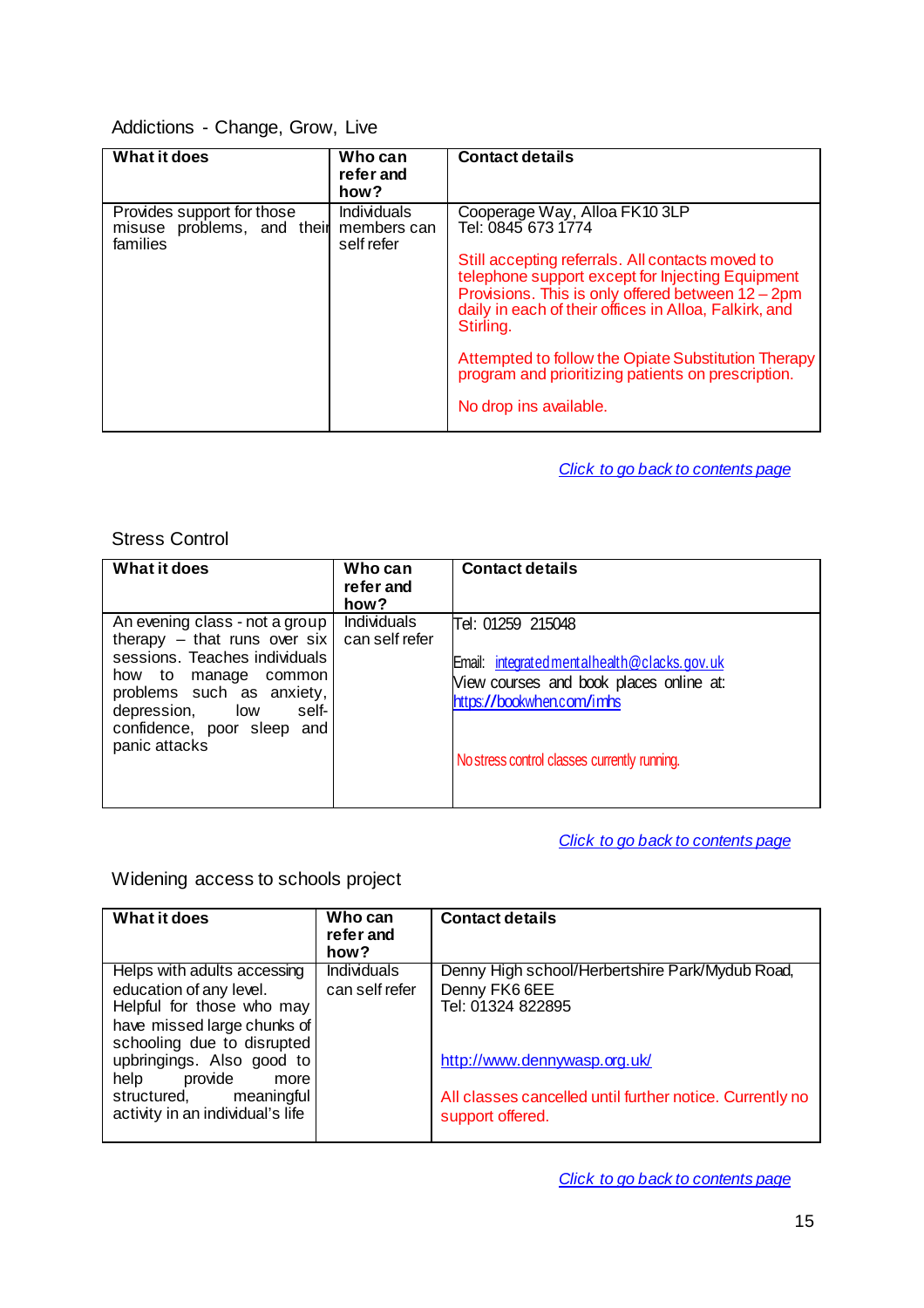# <span id="page-14-0"></span>**Online resources & Telephone support**

<span id="page-14-1"></span>Action on Depression

| What it does                                                                                                                                                                             | <b>Contact details</b>     |
|------------------------------------------------------------------------------------------------------------------------------------------------------------------------------------------|----------------------------|
| A user-influenced organisation committed to providing<br>support, raising awareness of depression and treatment<br>options and reducing the stigma that still surrounds the<br>condition | www.actionondepression.org |

*Click to go back to contents page*

<span id="page-14-2"></span>Beating the Blues

| What it does                                                                                       | <b>Contact details</b>                |
|----------------------------------------------------------------------------------------------------|---------------------------------------|
| Beating the Blues <sup>®</sup> is an effective treatment for people                                | www.beatingtheblues.co.uk             |
| feeling stressed, depressed, anxious or just down in the                                           | Telephone: 01324614363                |
| dumps. Based on Cognitive Behavioural Therapy, the                                                 |                                       |
| course is made up of 8 online sessions which last                                                  | It can be accessed by referral from a |
| approximately an hour and help you to understand the link $\mid$ GP or mental health professional. |                                       |
| between how you think and how this influences your                                                 |                                       |
| feelings and behaviours. The program teaches strategies to                                         |                                       |
| help you cope better in the short term and workable skills                                         |                                       |
| for life so that you can face the future with confidence.                                          |                                       |
|                                                                                                    |                                       |

*Click to go back to contents page*

<span id="page-14-3"></span>Breathing Space

| What it does                                                                           | <b>Contact details</b>           |
|----------------------------------------------------------------------------------------|----------------------------------|
| A confidential phone line for anyone in Scotland feeling<br>low, anxious or depressed. | www.breathingspacescotland.co.uk |
|                                                                                        | Tel: 0800 83 85 87               |

*Click to go back to contents page*

<span id="page-14-4"></span>Choose Life

| <b>Contact details</b> |
|------------------------|
| www.chooselife.net     |
|                        |
|                        |

*Click to go back to contents page*

<span id="page-14-5"></span>Families Outside

| What it does                                                                                                                                                                                         | <b>Contact details</b>                                  |
|------------------------------------------------------------------------------------------------------------------------------------------------------------------------------------------------------|---------------------------------------------------------|
| Families Outside is an independent charity which has been<br>helping prisoners' families in Scotland for over 20 years.<br>We offer support and information to families affected by<br>imprisonment. | www.familiesoutside.org.uk<br>Tel: 0500 83 93 83 (free) |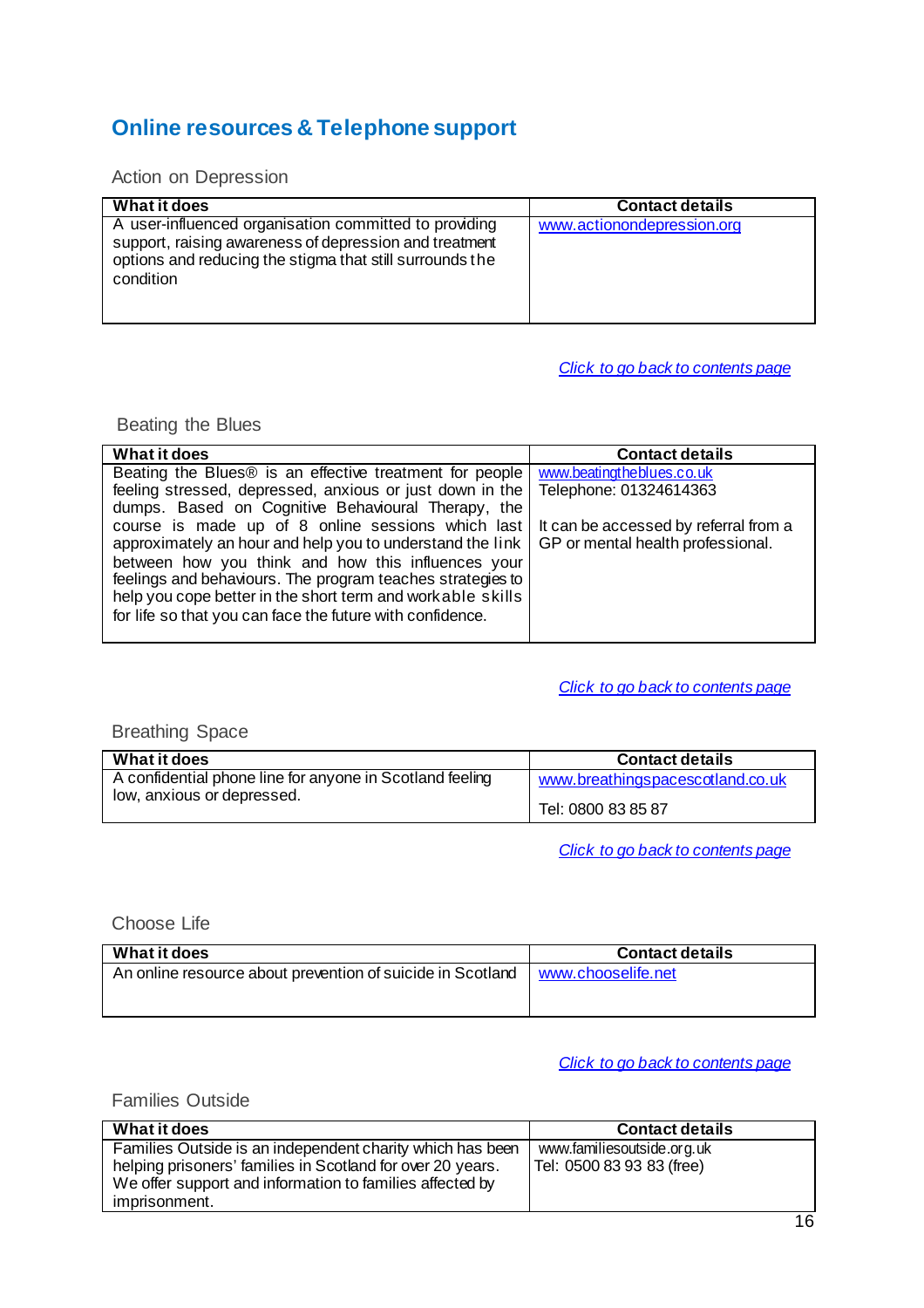#### <span id="page-15-0"></span>Hands on Scotland

| What it does                                                                                                                                           | <b>Contact details</b>            |
|--------------------------------------------------------------------------------------------------------------------------------------------------------|-----------------------------------|
| Gives practical information, tools and activities to respond<br>helpfully to troubling behaviour and to help children and<br>young people to flourish. | http://www.handsonscotland.co.uk/ |

*Click to go back to contents page*

## <span id="page-15-1"></span>Living Life to the Full

| What it does                                                 | <b>Contact details</b>              |
|--------------------------------------------------------------|-------------------------------------|
| Offers a guided self-help telephone service, for people      | www.livinglifetothefull.com         |
| suffering from low mood, mild to moderate depression         |                                     |
| and/or anxiety, based on a Cognitive Behavioural Therapy     | Tel: 0845 328 9655 or 0800 328 9655 |
| (CBT) approach This website offers a free life skills course |                                     |
| that aims to provide access to high quality, practical and   |                                     |
| user-friendly training.                                      |                                     |
|                                                              |                                     |
|                                                              |                                     |

## NHS Forth Valley Mental Health and Well Being Self Help Guides

| What it does                                                                                                                            | Who can<br>refer and<br>how?  | <b>Contact details</b>                                 |
|-----------------------------------------------------------------------------------------------------------------------------------------|-------------------------------|--------------------------------------------------------|
| Printable self-help guides covering multiple<br>presentations for example, Eating<br>Disorders, Anger, Health Anxiety and many<br>more. | Can be<br>accessed by<br>all. | https://www.selfhelpguides.ntw.nhs.uk/f<br>orthvalley/ |

#### *Click to go back to contents page*

## <span id="page-15-2"></span>Moodjuice

| What it does                                                 | <b>Contact details</b>    |
|--------------------------------------------------------------|---------------------------|
| This site is designed to help the user think about emotional | www.moodiuice.scot.nhs.uk |
| problems and work towards solving them. Each of these        |                           |
| areas has a set of links relating to it, these may provide   |                           |
| useful information and guidance                              |                           |

## The Salvation Army

| <b>What it does</b>                                                                                                                                                                                           | <b>Contact details</b>   |
|---------------------------------------------------------------------------------------------------------------------------------------------------------------------------------------------------------------|--------------------------|
| Works with children & Families, homelessness, people on<br>poverty, reuniting families, older people, unemployment,<br>domestic abuse, human trafficking, international<br>development and Church & Community | www.salvationarmy.org.uk |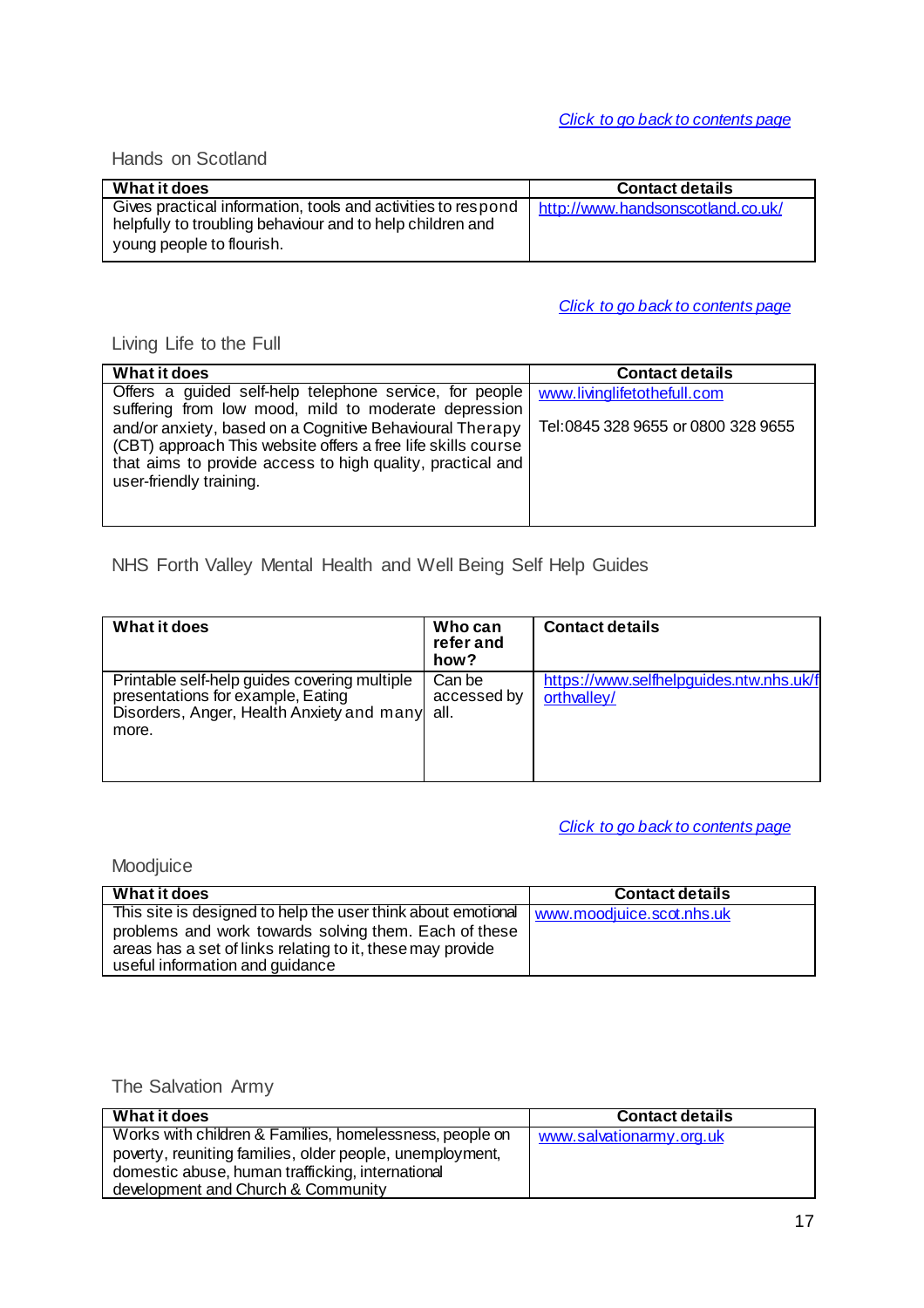#### <span id="page-16-0"></span>**Samaritans**

| What it does                                                | <b>Contact details</b>      |
|-------------------------------------------------------------|-----------------------------|
| A confidential, free 24 hour source of support, counselling | www.samaritans.org          |
| and advice                                                  | Tel: 116 123 (free) $-24/7$ |

*Click to go back to contents page*

#### <span id="page-16-1"></span>Steps for Stress

| What it does                                               | <b>Contact details</b>         |
|------------------------------------------------------------|--------------------------------|
| Online help for dealing with stress. Good for individuals  | http://www.stepsforstress.org/ |
| who do not want to attend Stress Control classes in person |                                |

*Click to go back to contents page*

#### <span id="page-16-2"></span>SAM-H

| What it does                                              | <b>Contact details</b> |
|-----------------------------------------------------------|------------------------|
| Online advice and information for those experiencing mild | http://www.samh.org/   |
| to moderate mental health problems                        |                        |

*Click to go back to contents page*

#### <span id="page-16-3"></span>**Stonewall**

| What it does                                                    | <b>Contact details</b>       |
|-----------------------------------------------------------------|------------------------------|
| Provides support for lesbian, gay, bisexual and trans<br>people | www.stonewallscotland.org.uk |
|                                                                 | Tel: 08000 50 20 20          |

*Click to go back to contents page*

# <span id="page-16-4"></span>U3A – The University of the Third Age

| What it does                                                                                                                                         | <b>Contact details</b>                  |
|------------------------------------------------------------------------------------------------------------------------------------------------------|-----------------------------------------|
| U3A (University of the Third Age) is a UK movement of retired https://www.u3a.org.uk/<br>and semi-retired people who come together to continue their |                                         |
| educational, social and creative interests in a friendly and                                                                                         | The site can direct to specific regions |
| informal environment.                                                                                                                                | where people can connect locally.       |
| Members of local U3As draw upon their knowledge and                                                                                                  |                                         |
| experience to teach and learn from each other.                                                                                                       |                                         |
| It's all voluntary, run in informal activity sessions covering                                                                                       |                                         |
| hundreds of different subjects.                                                                                                                      |                                         |
|                                                                                                                                                      |                                         |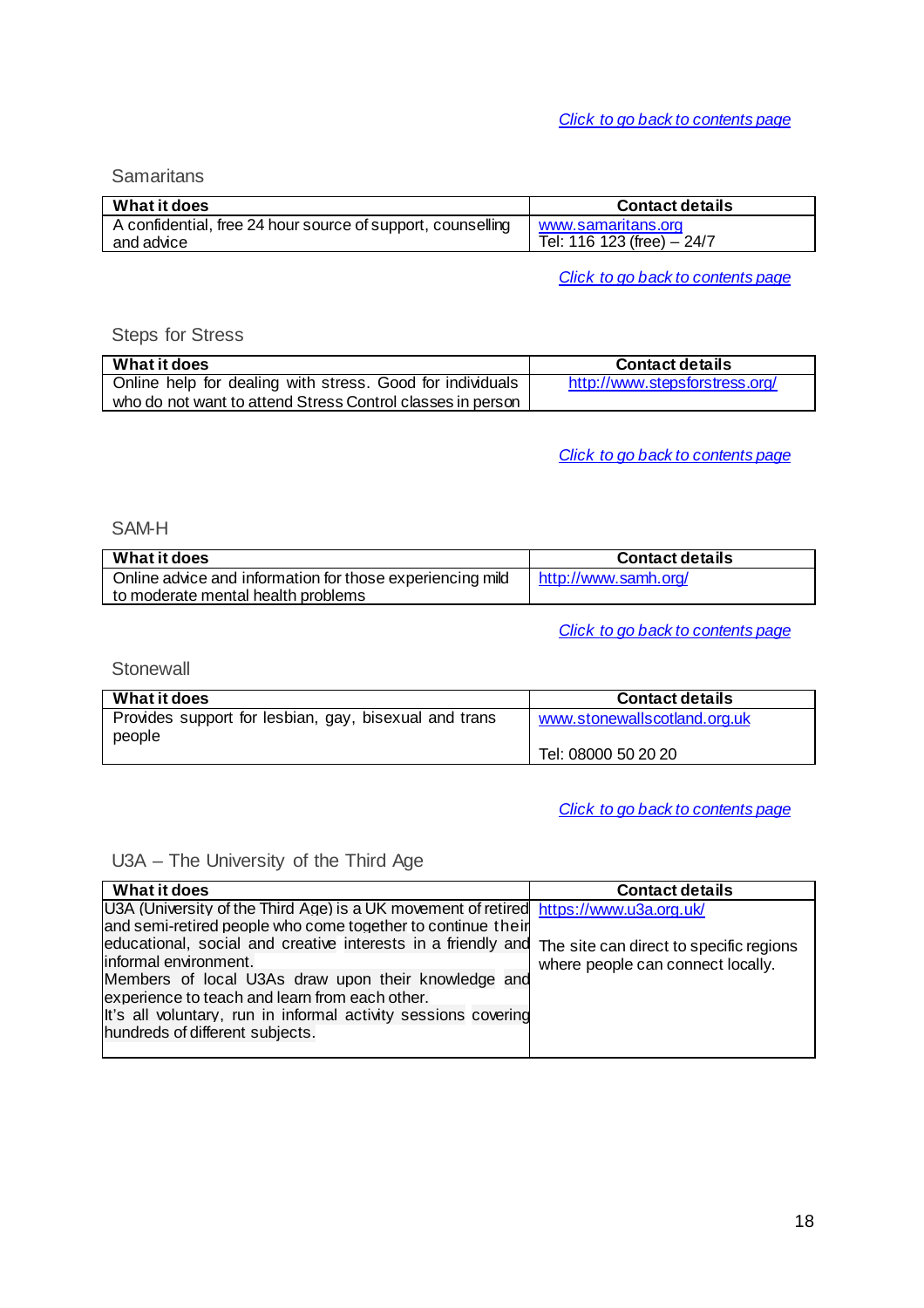## Volunteer Scotland

| What it does                                                                                                        | <b>Contact details</b>    |
|---------------------------------------------------------------------------------------------------------------------|---------------------------|
| Can help an individual structure their time with meaningful<br>activity, which in turn improves their mental health | www.volunteerscotland.net |
|                                                                                                                     | Tel: 01786 479 593        |

*Click to go back to contents page*

## Young Scot

| What it does                                                                                                                                                                                                          | <b>Contact details</b> |
|-----------------------------------------------------------------------------------------------------------------------------------------------------------------------------------------------------------------------|------------------------|
| Provides those aged 11 - 26, with a mixture of information,<br>ideas and incentives to help them become confident,<br>informed and active citizens. Formats, include online,<br>social, apps, magazines and telephone | www.youngscot.org      |

## Young Minds

| What it does                                                                                                       | <b>Contact details</b>         |
|--------------------------------------------------------------------------------------------------------------------|--------------------------------|
| Young Minds is a charity committed to improving the<br>wellbeing and mental health of children and young people.   | www.youngminds.org.uk          |
| Website offers practical help for practical and every day<br>challenges for young people Bullying, Death and Loss, | Parents helpline 0808 882 5544 |
| sleep problems and many more.                                                                                      |                                |